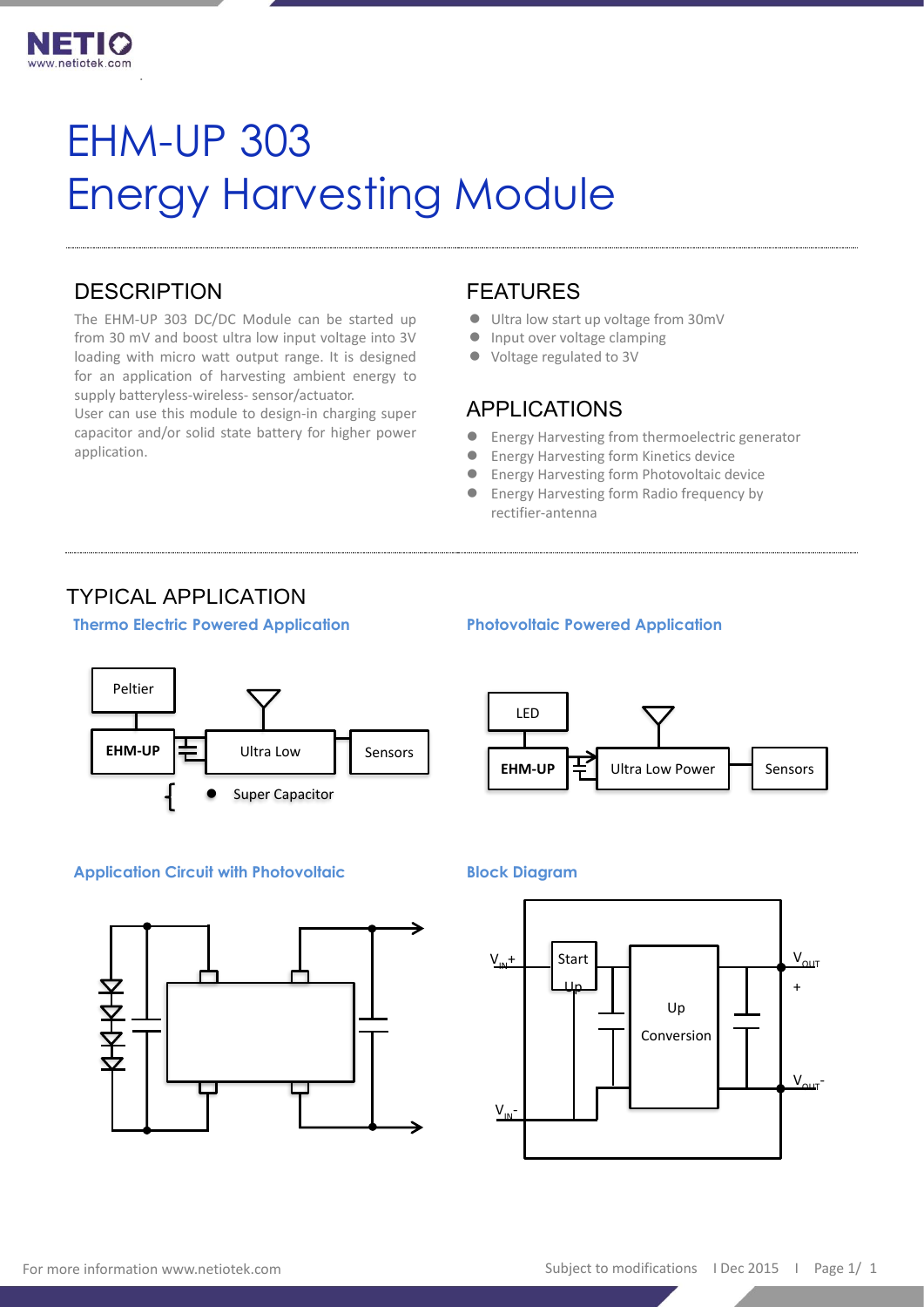

# ABSOLUTE MAXIMUM RATINGS

Vin max +20V and -5V Temperature -40 to 85 degree C Reverse input 1V max Maximum output power 100mW

.



# ELECTRICAL CHARACTERISTICS

 $TA = 25^{\circ}C$ 

| <b>SYMBOL</b> | <b>PARAMETER</b>            | <b>CONDITIONS</b>                                         | <b>MIN</b>      | <b>TYP</b> | <b>MAX</b> | <b>UNIT</b>    |
|---------------|-----------------------------|-----------------------------------------------------------|-----------------|------------|------------|----------------|
|               | Minimum Start-Up<br>Voltage | Open load circuit voltage<br>No output load current       | 30              | 40         |            | mV             |
|               | No-Load Input Current       | $VIN = 30mV,$<br>$VOUT = 1.8V$ ;                          |                 | 0.6        |            | m <sub>A</sub> |
|               | Input Voltage Range         | Apply to input + and -<br>Reverse input voltage not allow | <b>VSTARTUP</b> |            | 20         | $\vee$         |
|               | Output Voltage              |                                                           | 1.8             | 3.0        | 3.05       | $\vee$         |
| PD            | Power Dissipation           | PD, Vin=30mV                                              |                 | 13.5       |            | <b>uW</b>      |
| $\mathsf E$   | <b>Useful Energy Output</b> | $VIN = 30mV$                                              |                 | 3.4        |            | mJ             |
| E             | <b>Useful Energy Output</b> | $V$ il $N=100$ m $V$                                      |                 | 32.2       |            | mJ             |
| Ε             | <b>Useful Energy Output</b> | $VIN = 300mV$                                             |                 | 135.4      |            | mJ             |
| Vo min        | Minimum Output<br>Voltage   | $VIN = 100mV$ , R load= $1 M$ ohm                         | 2.8             |            |            | $\vee$         |
| Vo max        | Maximum Output<br>Voltage   | $VIN = 300mV, R load = 1M$ ohm                            |                 | 3.0        |            | $\vee$         |
| <b>IOUT</b>   | Output Current              | Load resistance =1M ohm                                   |                 | 0.87       |            | mA             |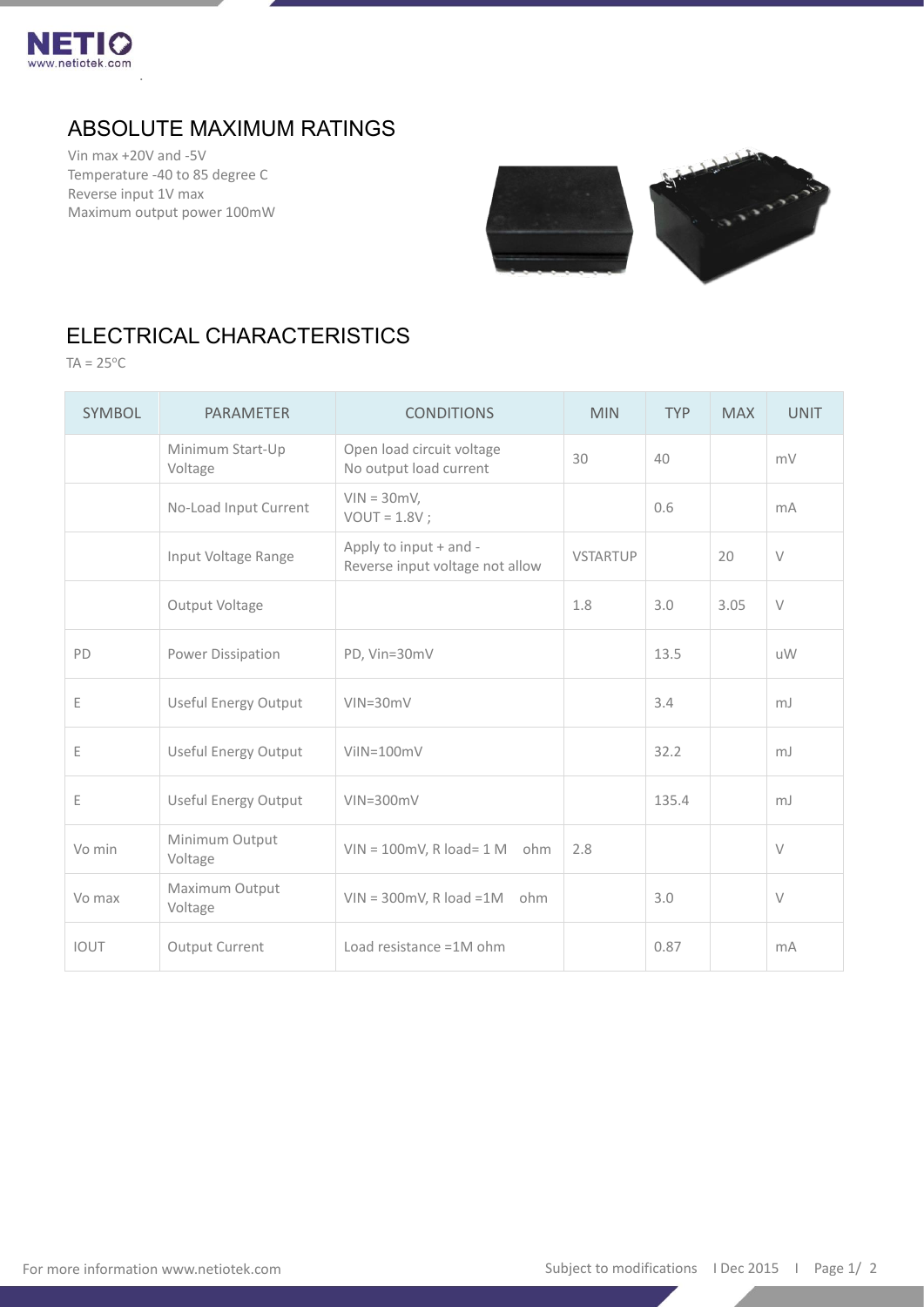

.

### MECHANICAL SPECIFICATIONS

■ Outline Dimensions W\*L\*H: 24.3\*18\*10.6mm

■ Weight: 0.21 ounce (6 grams) nominal



# **PIN CONFIGURATION**





# **MECHANICAL SPECIFICATIONS**

- Lead-free (ROHS) compliant
- Operating Temperature Range: -20 to 70° C
- Max. Average Operating Temperature : 70° C
- Storage Temperature: -40 to +85° C
- Humidity: To 95% (Non-Condensing)
- Protection: Conformal and Epoxy coated
- Soldering temperature 250 degree C, 10 seconds